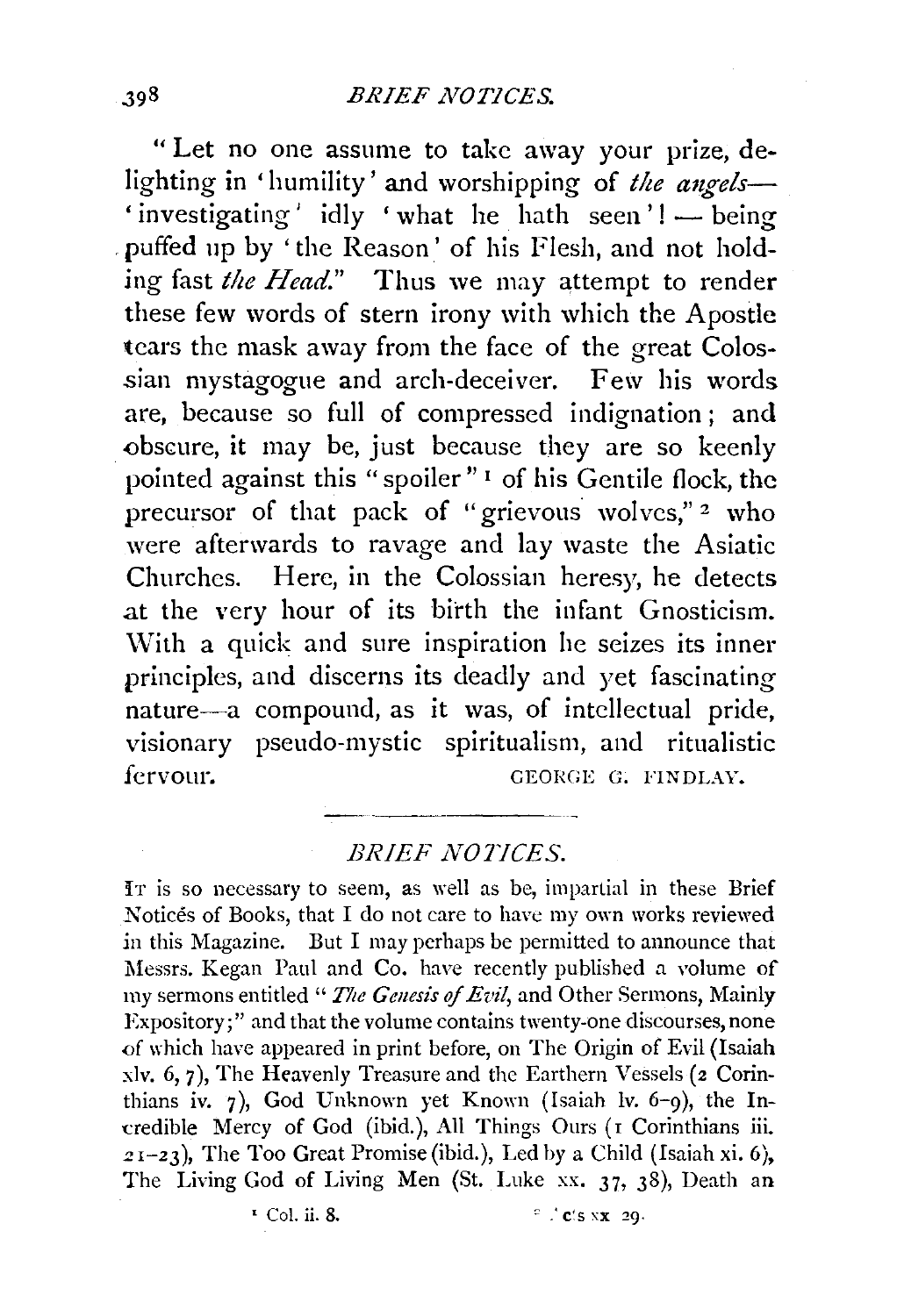Exodus (St. Luke ix. 30, 31 ), On Serving God with One Shoulder {Zephaniah iii. 9), Why we Suffer (Acts xxviii. 4), Aaron's Apology (Exodus xxxii. 24), The Parable of the Talents (St. Matthew xxv.  $14-30$ ), The Parable of the Sheep and the Goats (St. Matthew xxv. 31-46), The Parable of the Ten Virgins (St. Matthew xxv. 1-13), and St. Peter's Sifting and Conversion (St. Luke xxii. 31, 32).

THE PROPHECIES OF ISAIAH: a New Translation, with Commentary and Appendices, by the Rev. T. K. Cheyne, M.A. (London: Kegan Paul and Co.) As yet we have only the first of the two volumes in which Professor Cheyne is to give us the results of his long and diligent study of the greatest of the major Prophets. This volume covers Chapters i.-xlvii., and is of course, or it could not otherwise have covered so large a field, exclusively exegetical. All the great critical questions suggested by this Scripture are relegated to Volume II. : but though not one of these questions is as yet discussed and decided, it is easy to see that Professor Cheyne has advanced much nearer to the traditional, or " orthodox," point of view during the ten years which have elapsed since the appearance of his previous work, *The Book of Isaiah Chronologically Arranged*. If he cannot yet admit-and this is one of the problems he holds in suspense -that we owe the last seven and twenty Chapters of the Book to the author of the first thirty-nine, it is quite clear that he more fully recognizes the presence of the predictive element in both sections of the Book; indeed, he expressly affirms that the horizon -of Isaiah "was not limited by the Exile, but extends to the advent of the historical Christ, and even beyond." Gratified as we are by this advance to what we hold to be the true point of view Ly one of the foremost disciples of Ewald, we have endeavoured to weigh his exposition quite impartially. And, in our judgment, he has given us the most helpful and original exegesis of the larger part of Isaiah's writings we have yet received. The qualities, indeed, which strike us as most commendable in it are that it is so obviously an honest expression of the views of an able and thorough scholar, and that it is so entirely original, so utterly his own view which he gives us. He does not waste our time by reciting the readings and interpretations of all who have gone before him, although, where it is necessary, he never fails to discuss the readings of the leading critics who have preceded him; but contents himself, for the most part, with stating his own reading tersely and giving the reasons which compel him to prefer it.